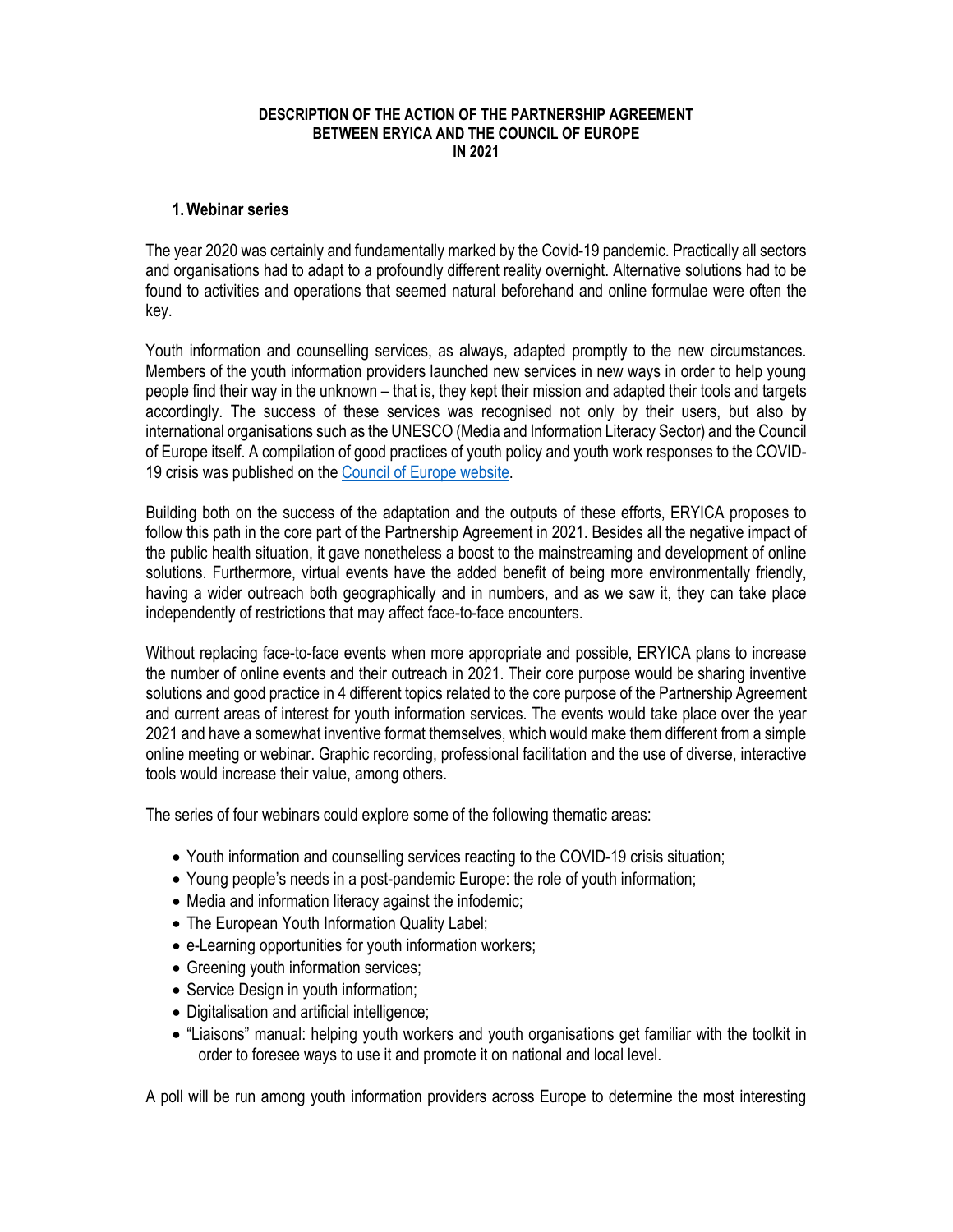themes to address in 2021. The selection will be made based on the poll results.

## **2. European Youth Information Quality Label**

The Quality Label, developed in the framework of the present partnership in 2019-2020, will be launched and applications will be accepted for it from 1 January 2021. It will be a very important year in the process of establishing a recognised quality tool in youth information and counselling.

Following the theoretical framework development (2019) and the piloting phase and finetuning (2020), 2021 will be the first operational year of the Quality Label. To ensure the most competent co-ordination from the beginning, we are set out to establish the European Quality Label Task Force, the successor of the Working Group that developed the Label itself. It is seeking to involve the most relevant experience, know-how and overview in this body, hence an open call for applications will be published to gather the different profiles set by the Terms of Reference (ToR). The current members of the European Quality Label Working Group can apply for the seats that match their profile and interest, in order to ensure continuity.

The ERYICA Secretariat will ensure the practical management of the process, while applications will be assessed by the Task Force. The ToR of this Task Force were submitted with the final report of the Partnership Agreement at the end of 2019. The planned profile of its members is the following:

- Co-ordinated by an ERYICA Governing Board member (1);
- ERYICA Member representatives based on an open call (4);
- Youth Ambassadors (2);
- An ERYICA Secretariat representative (1);
- Upon invitation: specialists working in the field in question, not covered by the Task Force; and temporary co-opted member in the case of non-ERYICA member countries and language issues.

## **3. Update of "Liaisons" and dissemination activities for publications**

The "Liaisons" manual, developed in the framework of the Grant Agreement in 2017-2018, has been translated to English, Dutch, Spanish and Azerbaijani since then, while expressions of interest have been received for a translation into Catalan (with the support of IVAJ) and into Portuguese (with the support of IPDJ). During the latest translation process, it was realised that an update of the manual is desirable. There have been new developments in the prevention of violent radicalisation among young people and the overall situation has changed as well, just like certain tools and activities proposed by the manual. We propose a general update of the "Liaisons" manual in 2021 with the help of an external expert competent in the field, preferably one of the authors of the manual.

Alternatively, there exists a possibility of developing an online "Liaisons", an interactive online resource, which would provide an enhanced user experience compared to the PDF version.

The "Youth Information 2020" publication, prepared under the Grant Agreement of 2020, is foreseen for December 2020. As a new publication, it will require that all its promotion takes place in 2021.

Some examples of events where the "Liaisons" manual, the Youth Information 2020 booklet and previous publications of the Council of Europe-ERYICA partnership may be promoted:

- o Youth information events and working groups;
- o European Youth Card Association (EYCA) General Assembly;
- o Eurodesk General Assembly;